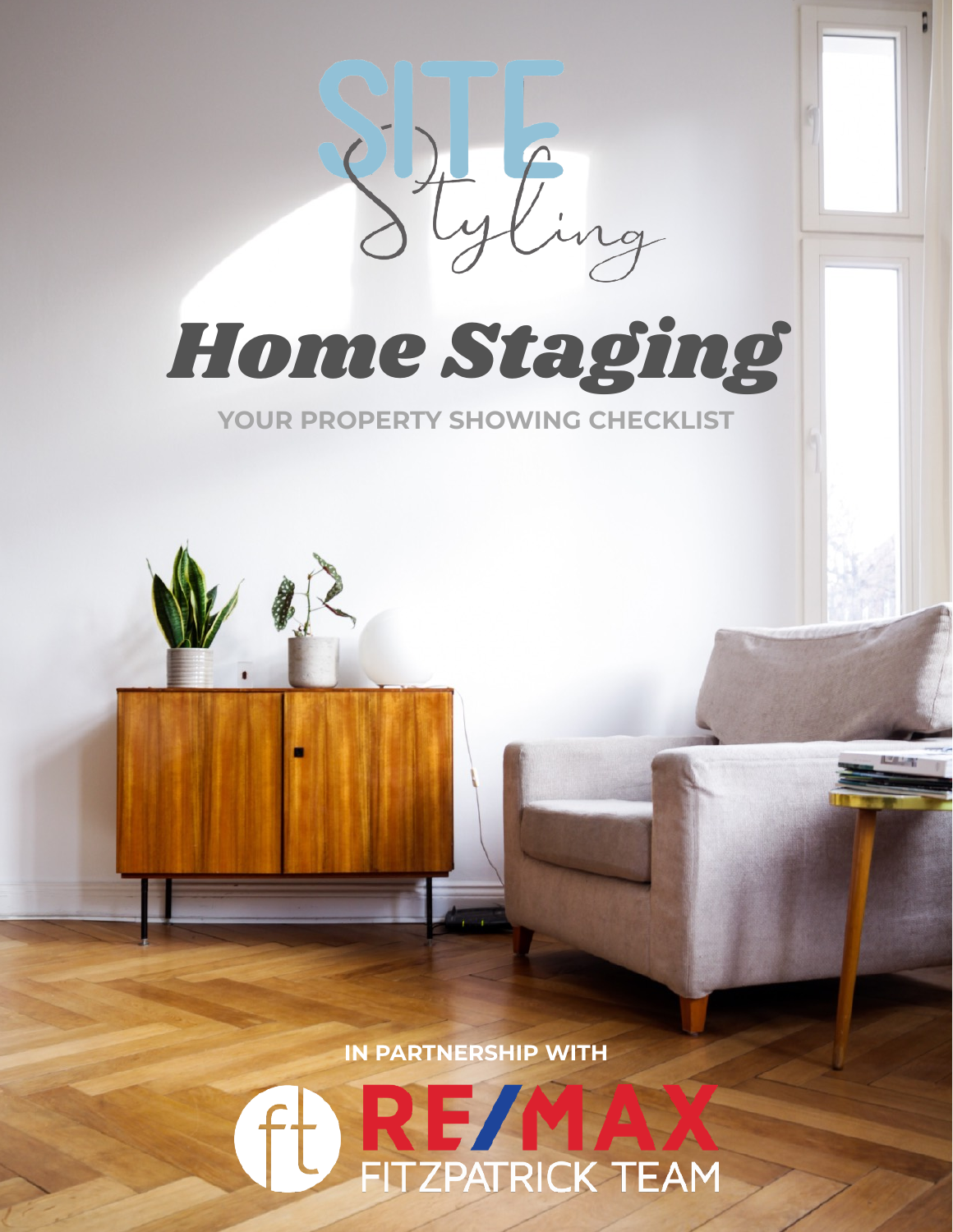



# **Front Exterior**

- Add fresh, black mulch to all flowerbeds.
- Trim any shrubs or trees that are overgrown.
- Remove any plants that are not thriving.
- Paint front door a recommended color or use a dark stain.
- Add a new large estate size welcome mat.
- Power wash driveway, walkway, windows and exterior siding of house if needed.
- Make sure house number is clearly visible from the street.

### **General Interior**

- Remove all personal photos, awards and degrees.
- Edit shelves. It's ok to leave some empty space.
- Make sure all beds are made.
- Remove any extra furniture like side tables and spare chairs.
- Center remaining furniture on focal point of the room fireplace or exterior view.
	- Remove all curtains, unless they are neutral colored panels.
	- Steam clean carpets.
	- Deep clean entire house—baseboards, light fixtures, A/C vents, etc.
- Remove any sports memorabilia.
- Artwork should be hung so the center is 62" from the floor.
- Eliminate any odors, especially from pets or smoke.
- Hide all pet items.
- Empty all trashcans.
- Close doors to all cabinets and closets.
- Put away any mail or newspapers.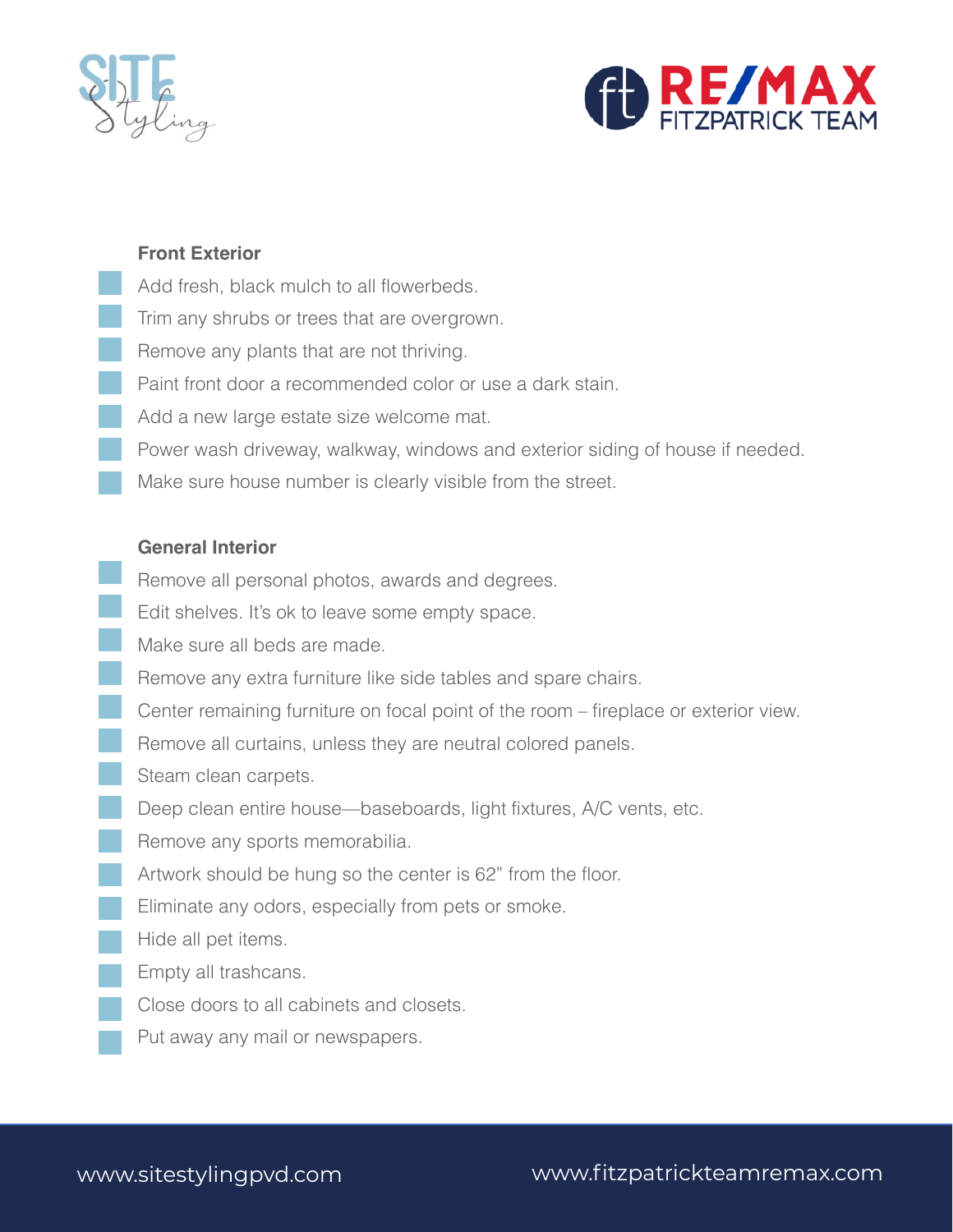



### **Kitchen**

- Clear counters and tops of cupboards of visual clutter. Leave just a few items like a cookbook on a stand by the stove, a bowl of lemons on the island and a fern or floral on the kitchen table.
- Remove items off front/side/top of refrigerator.
- Keep only one appliance out.
	- **Empty, scrub and wipe down the kitchen sink.**
	- Grind half a lemon in the disposal.

#### **Garage**

Make sure there is enough room to park at least 1 vehicle.

Clean and organize.

#### **Bathrooms**

- Deep clean counters, mirror, toilet, tub and floor.
- **Open shower curtain half way.**
- Make sure toilet lids are down.
- Add fluffy, white show towels to all towel bars.
- Add a piece of art above the toilet or above the towel bar. The bottom of the art
- Should be 6"-8" above the tank or bar.
- Add new toilet paper roll and fresh soap.
- Hide personal toiletry items like toothbrushes, makeup and shampoo.

### **Closets/Pantry**

Clear the floors of all closets/pantry as much as possible.